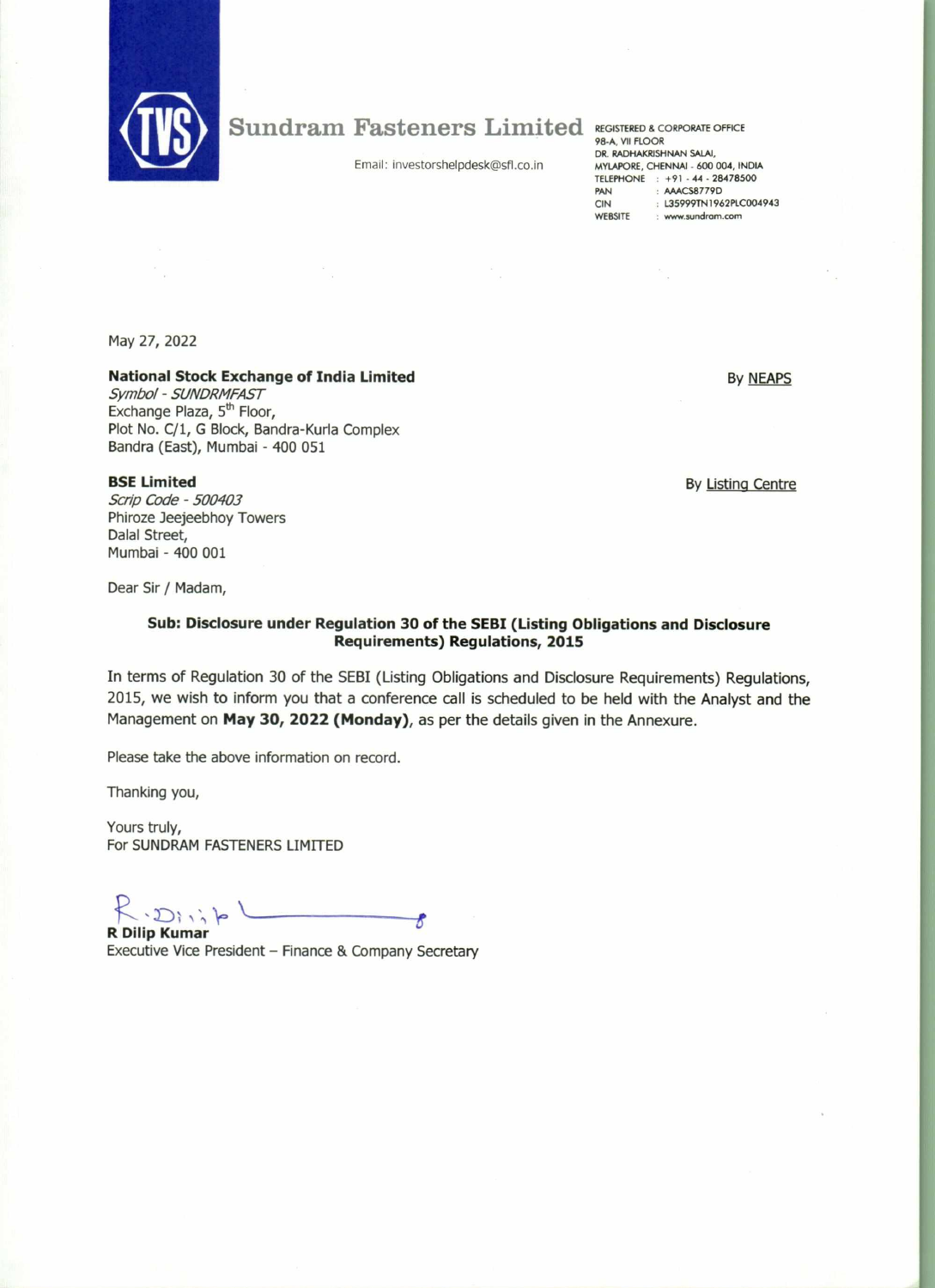

## **Annexure**

| S. No          | <b>Fund Name</b>                                    |
|----------------|-----------------------------------------------------|
| $\mathbf{1}$   | Abakkus Investments                                 |
| 2              | Aditya Birla Sunlife Mutual Fund                    |
| 3              | <b>AEGON Religare Life</b>                          |
| $\overline{4}$ | <b>AGEAS Federal Life Insurance</b>                 |
| 5              | <b>Alchemy Capital</b>                              |
| 6              | Alfaccurate                                         |
| 7              | <b>AUM Fund Advisors</b>                            |
| 8              | Avendus Capital Public Markets Alternate Strategies |
| 9              | <b>AWRIGA PMS</b>                                   |
| 10             | Axis MF                                             |
| 11             | Baroda BNP Paribas AMC                              |
| 12             | BOI Axa Investment Managers Pvt Ltd                 |
| 13             | Canara HSBC Insurance                               |
| 14             | Canara Robeco MF                                    |
| 15             | Carnelian Capital                                   |
| 16             | <b>CENTRUM PMS</b>                                  |
| 17             | <b>Dalton Investments</b>                           |
| 18             | <b>DSP IM</b>                                       |
| 19             | <b>ENAM AMC</b>                                     |
| 20             | <b>Equirus PMS</b>                                  |
| 21             | <b>HDFC AMC</b>                                     |
| 22             | <b>ICICI Prudential MF</b>                          |
| 23             | India First Life Insurance                          |
| 24             | <b>Invesco MF</b>                                   |
| 25             | <b>ITI Mutual Fund</b>                              |
| 26             | Karma Invest                                        |
| 27             | Kitara capital                                      |
| 28             | Kotak Asset Management                              |
| 29             | <b>L&amp;T Asset Management</b>                     |